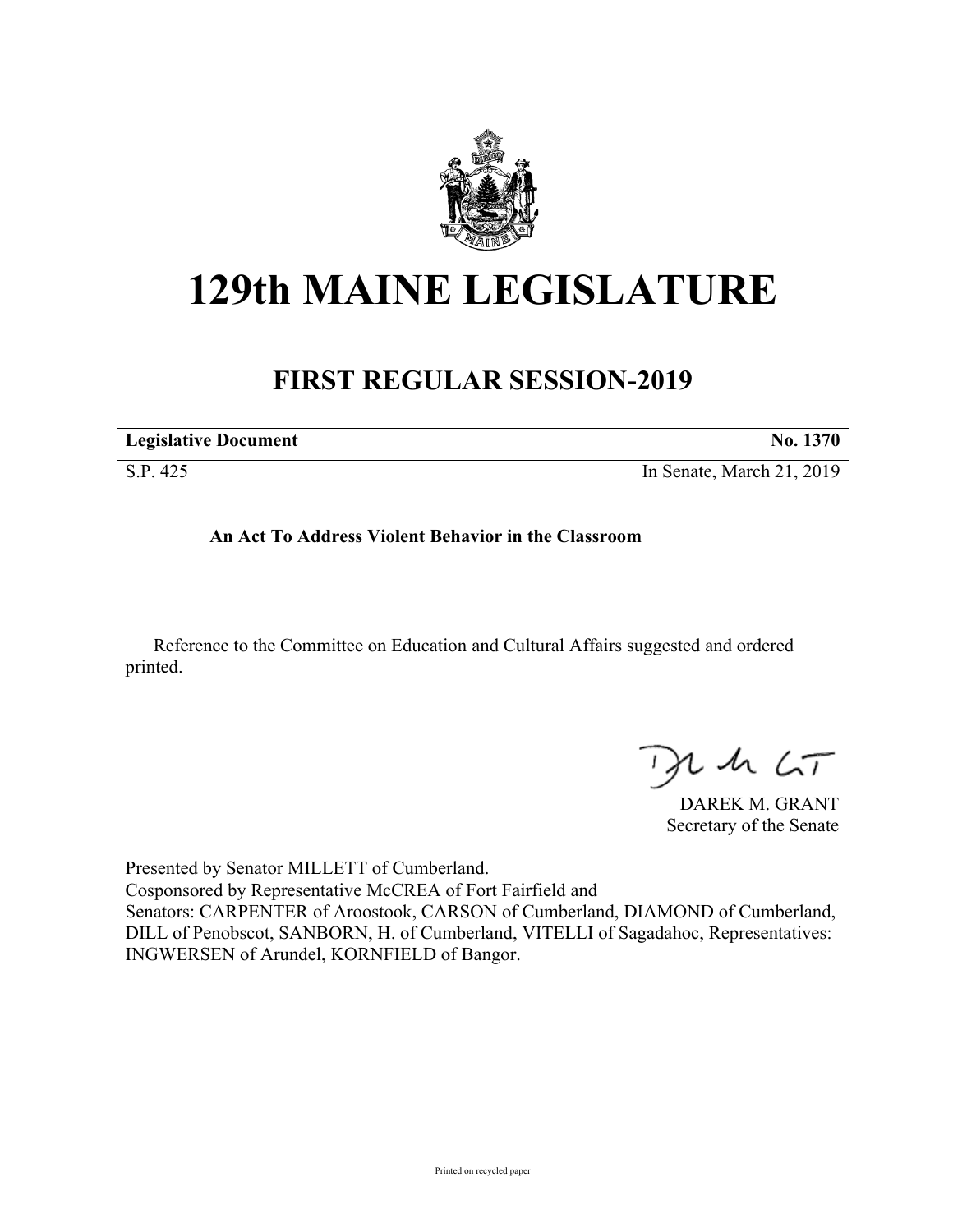| 1              | Be it enacted by the People of the State of Maine as follows:                                |
|----------------|----------------------------------------------------------------------------------------------|
| $\overline{2}$ | Sec. 1. 20-A MRSA §262, as enacted by PL 1999, c. 781, §1, is repealed and the               |
| 3              | following enacted in its place:                                                              |
| 4              | §262. Violence prevention and intervention                                                   |
| 5              | <b>1. Definitions.</b> As used in this section, unless the context otherwise indicates, the  |
| 6              | following terms have the following meanings.                                                 |
| 7              | A. "Administrator" has the same meaning as in section 13001-A, subsection 1.                 |
| 8              | B. "Assigned public school employee" means a public school employee chosen by                |
| 9              | the local president of the applicable bargaining unit to investigate violent behavior.       |
| 10             | C. "School grounds" has the same meaning as in section 6554, subsection 2,                   |
| 11             | paragraph E.                                                                                 |
| 12             | D. "Violent behavior" means intentional physical aggression by a student against a           |
| 13             | public school employee while on school grounds.                                              |
| 14             | <b>2. Technical assistance.</b> The commissioner shall provide technical assistance to       |
| 15             | school administrative units that request assistance in the provision of violence prevention  |
| 16             | and intervention training programs for teachers, school staff and students. The assistance   |
| 17             | must emphasize conflict resolution education, peer mediation and early identification and    |
| 18             | response to signs of violence.                                                               |
| 19             | 3. Investigation into violent behavior. A school administrative unit shall                   |
| 20             | immediately investigate any allegation of violent behavior. The investigation must be        |
| 21             | conducted by an administrator and an assigned public school employee. If the allegation      |
| 22             | of violent behavior is substantiated, the school administrative unit shall, in consultation  |
| 23             | with the public school employee who was subjected to the violent behavior, institute an      |
| 24             | action plan to avoid future violent behavior. The action plan must be instituted prior to    |
| 25             | the student's return to regular school attendance and participation in school activities and |
| 26             | must emphasize:                                                                              |
| 27             | A. Minimizing suspensions and expulsions of the student;                                     |
| 28             | B. Prioritizing counseling and guidance services for the student;                            |
| 29             | C. Restorative justice; and                                                                  |
| 30             | Training for public school employees who interact with the student.<br>D.                    |
| 31             | 4. Sick leave. A school administrative unit may not count time away from work                |
| 32             | against a public school employee's accrued sick leave if:                                    |
| 33             | A. The time away from work is due to an injury caused by violent behavior; and               |
| 34             | B. A physician has determined that the public school employee is unable to work as           |
| 35             | a result of the injury sustained.                                                            |